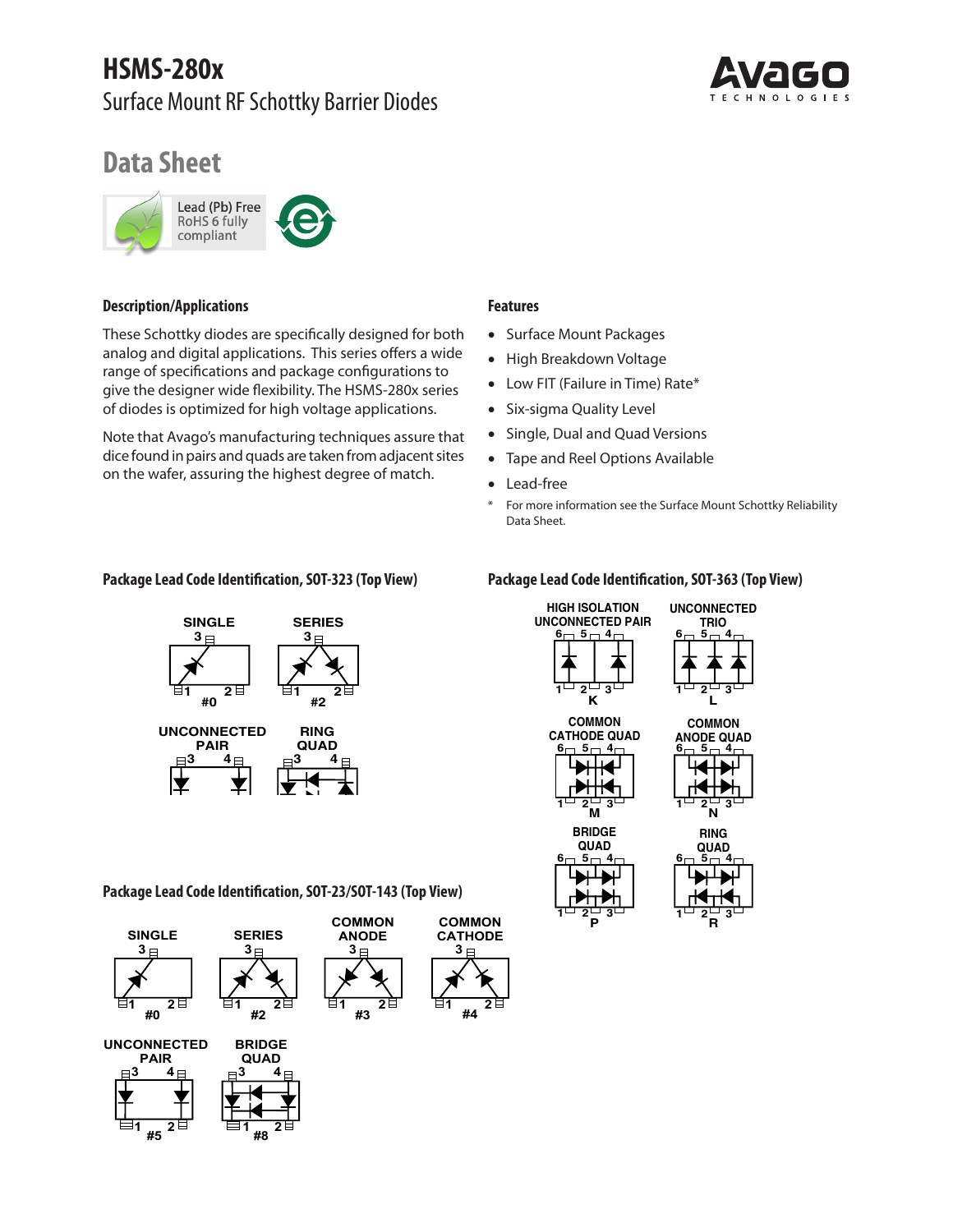### **Pin Connections and Package Marking, SOT-363**



#### **Notes:**

1. Package marking provides orientation and identification.

2. See "Electrical Specifications" for appropriate package marking.

#### *ESD WARNING:*

**Handling Precautions Should Be Taken To Avoid Static Discharge.**

# Absolute Maximum Ratings<sup>[1]</sup> T<sub>C</sub> = 25°C

| <b>Symbol</b>     | <b>Parameter</b>                    | <b>Unit</b>   | SOT-23/SOT-143          | SOT-323/SOT-363         |
|-------------------|-------------------------------------|---------------|-------------------------|-------------------------|
|                   | <b>Forward Current (1 µs Pulse)</b> | Amp           |                         |                         |
| $P_{IV}$          | <b>Peak Inverse Voltage</b>         |               | Same as V <sub>RR</sub> | Same as V <sub>RR</sub> |
|                   | <b>Junction Temperature</b>         |               | 150                     | 150                     |
| l <sub>stg</sub>  | <b>Storage Temperature</b>          |               | $-65$ to 150            | -65 to 150              |
| $\theta_{\rm ic}$ | Thermal Resistance <sup>[2]</sup>   | $\degree$ C/W | 500                     | 150                     |

**Notes:**

1. Operation in excess of any one of these conditions may result in permanent damage to the device.

2.  $T_c = +25^{\circ}$ C, where T<sub>C</sub> is defined to be the temperature at the package pins where contact is made to the circuit board.

# Electrical Specifications T<sub>A</sub> = 25°C, Single Diode<sup>[3]</sup>

| Part<br><b>Number</b><br>HSMS <sup>[4]</sup> | Package<br><b>Marking</b><br>Code | Lead<br>Code   | Configuration                      | <b>Minimum</b><br><b>Breakdown</b><br>Voltage<br>$V_{BR}(V)$ | <b>Maximum</b><br><b>Forward</b><br>Voltage<br>$V_F$ (mV) | <b>Maximum</b><br><b>Forward</b><br>Voltage<br>$V_F(V) \otimes I_F(mA)$ | <b>Maximum</b><br><b>Reverse</b><br>Leakage<br>$I_R(nA) \otimes V_R(V)$ | <b>Maximum</b><br>Capacitance<br>$C_T(pF)$ | <b>Typical</b><br><b>Dynamic</b><br><b>Resistance</b><br>$R_D(\Omega)^{[5]}$ |
|----------------------------------------------|-----------------------------------|----------------|------------------------------------|--------------------------------------------------------------|-----------------------------------------------------------|-------------------------------------------------------------------------|-------------------------------------------------------------------------|--------------------------------------------|------------------------------------------------------------------------------|
| 2800                                         | A <sub>0</sub>                    | $\mathbf 0$    | Single                             |                                                              |                                                           |                                                                         |                                                                         |                                            |                                                                              |
| 2802                                         | A <sub>2</sub>                    | 2              | Series                             |                                                              |                                                           |                                                                         |                                                                         |                                            |                                                                              |
| 2803                                         | A <sub>3</sub>                    | 3              | Common Anode                       |                                                              |                                                           |                                                                         |                                                                         |                                            |                                                                              |
| 2804                                         | A4                                | $\overline{4}$ | Common Cathode                     |                                                              |                                                           |                                                                         |                                                                         |                                            |                                                                              |
| 2805                                         | A <sub>5</sub>                    | 5              | Unconnected Pair                   |                                                              |                                                           |                                                                         |                                                                         |                                            |                                                                              |
| 2808                                         | A <sub>8</sub>                    | 8              | Bridge Quad <sup>[4]</sup>         |                                                              |                                                           |                                                                         |                                                                         |                                            |                                                                              |
| 280B                                         | A <sub>0</sub>                    | B              | Single                             |                                                              |                                                           |                                                                         |                                                                         |                                            |                                                                              |
| 280C                                         | A <sub>2</sub>                    | C              | Series                             |                                                              |                                                           |                                                                         |                                                                         |                                            |                                                                              |
| 280E                                         | A <sub>3</sub>                    | E              | Common Anode                       | 70                                                           | 410                                                       | 1.0@15                                                                  | 200 @ 50                                                                | 2.0                                        | 35                                                                           |
| 280F                                         | A4                                | F              | Common Cathode                     |                                                              |                                                           |                                                                         |                                                                         |                                            |                                                                              |
| 280K                                         | AK                                | Κ              | High Isolation<br>Unconnected Pair |                                                              |                                                           |                                                                         |                                                                         |                                            |                                                                              |
| 280L                                         | <b>AL</b>                         | L.             | Unconnected Trio                   |                                                              |                                                           |                                                                         |                                                                         |                                            |                                                                              |
| 280M                                         | H                                 | M              | Common Cathode Quad                |                                                              |                                                           |                                                                         |                                                                         |                                            |                                                                              |
| 280N                                         | N                                 | N              | Common Anode Quad                  |                                                              |                                                           |                                                                         |                                                                         |                                            |                                                                              |
| 280P                                         | AP                                | P              | <b>Bridge Quad</b>                 |                                                              |                                                           |                                                                         |                                                                         |                                            |                                                                              |
| 280R                                         | $\circ$                           | R              | Ring Quad                          |                                                              |                                                           |                                                                         |                                                                         |                                            |                                                                              |
| <b>Test Conditions</b>                       |                                   |                |                                    | $I_R = 10 \text{ mA}$                                        | $I_F = 1$ mA                                              |                                                                         |                                                                         | $V_F = 0 V$<br>$f = 1$ MHz                 | $I_F = 5$ mA                                                                 |

#### **Notes:**

1. DV<sub>F</sub> for diodes in pairs and quads in 15 mV maximum at 1 mA.

2. DC $_{\tau O}$  for diodes in pairs and quads is 0.2 pF maximum.

3. Effective Carrier Lifetime (t) for all these diodes is 100 ps maximum measured with Krakauer method at 5 mA.

4. See section titled "Quad Capacitance."

5.  $R_D = R_S + 5.2 Ω$  at 25°C and  $I_f = 5$  mA.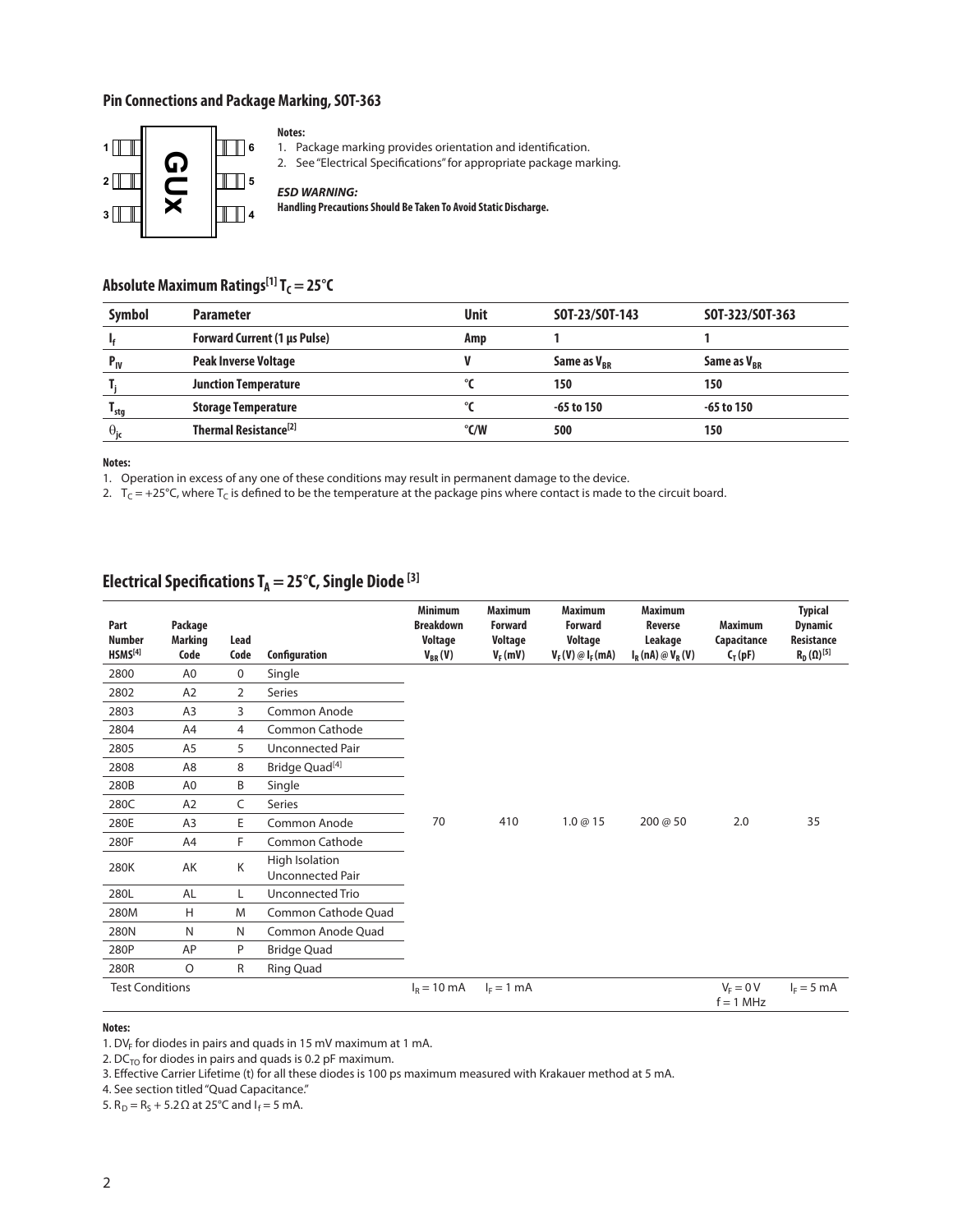#### **Quad Capacitance**

Capacitance of Schottky diode quads is measured using an HP4271 LCR meter. This instrument effectively isolates individual diode branches from the others, allowing accurate capacitance measurement of each branch or each diode. The conditions are: 20 mV R.M.S. voltage at 1 MHz. Avago defines this measurement as "CM", and it is equivalent to the capacitance of the diode by itself. The equivalent diagonal and adjacent capacitances can then be calculated by the formulas given below.

In a quad, the diagonal capacitance is the capacitance between points A and B as shown in the figure below. The diagonal capacitance is calculated using the following formula

$$
C_{DIAGONAL} = \frac{C_1 \times C_2}{C_1 + C_2} + \frac{C_3 \times C_4}{C_3 + C_4}
$$

**Linear Equivalent Circuit, Diode Chip**



 $R<sub>S</sub>$  = series resistance (see Table of SPICE parameters)

 $C_i$  = junction capacitance (see Table of SPICE parameters)

$$
R_{j} = \frac{8.33 \times 10^{-5} \,\mathrm{nT}}{I_{b} + I_{s}}
$$

where

 $I<sub>b</sub>$  = externally applied bias current in amps

 $I_s$  = saturation current (see table of SPICE parameters)

T = temperature,  $\mathrm{K}$ 

 $n =$  ideality factor (see table of SPICE parameters)

Note:

To effectively model the packaged HSMS-280x product, please refer to Application Note AN1124.



The equivalent adjacent capacitance is the capacitance between points A and C in the figure below. This capacitance is calculated using the following formula

$$
C_{ADJACENT} = C_1 + \frac{1}{\frac{1}{C_2} + \frac{1}{C_3} + \frac{1}{C_4}}
$$

This information does not apply to cross-over quad diodes.

| <b>Parameter</b>           | <b>Units</b> | <b>HSMS-280x</b> |
|----------------------------|--------------|------------------|
| $B_V$                      | ٧            | 75               |
| $\mathsf{C}_{\mathsf{J}0}$ | рF           | 1.6              |
| $E_G$                      | eV           | 0.69             |
| $I_{BV}$                   | Α            | $E-5$            |
| $I_{\sf S}$                | A            | 3.00E-08         |
| N                          |              | 1.08             |
| $R_S$                      | Ω            | 30               |
| $P_B$                      | V            | 0.65             |
| $P_T$                      |              | $\overline{2}$   |
| M                          |              | 0.5              |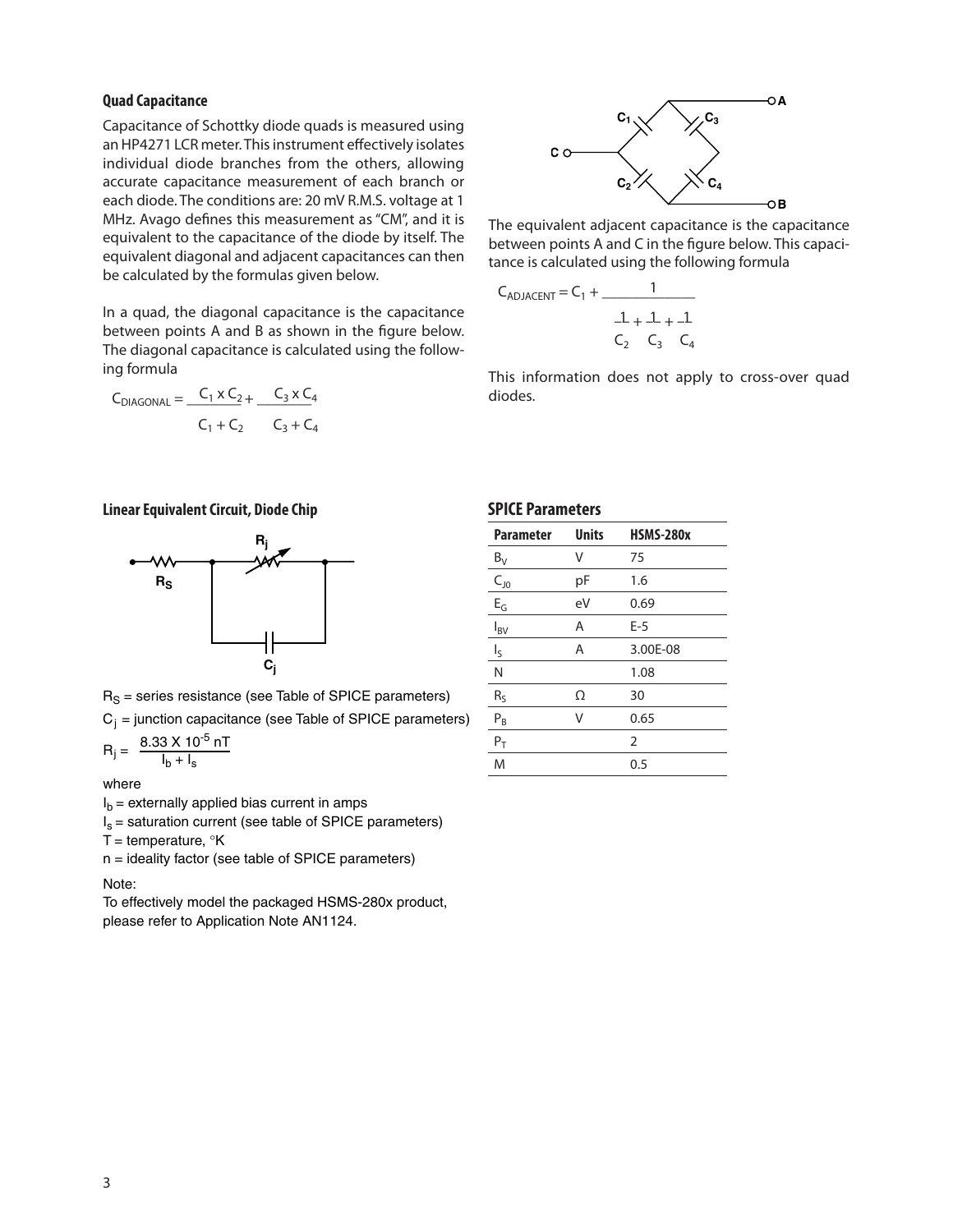### **Typical Performance, T<sub>C</sub> = 25°C (unless otherwise noted), Single Diode**



**Figure 1. Forward Current vs. Forward Voltage at Temperatures.**



**Figure 2. Reverse Current vs. Reverse Voltage at Temperatures.**



**Figure 3. Dynamic Resistance vs. Forward Current.**



**Figure 4. Total Capacitance vs. Reverse Voltage.**



Figure 5. Typical V<sub>f</sub> Match, Pairs and Quads.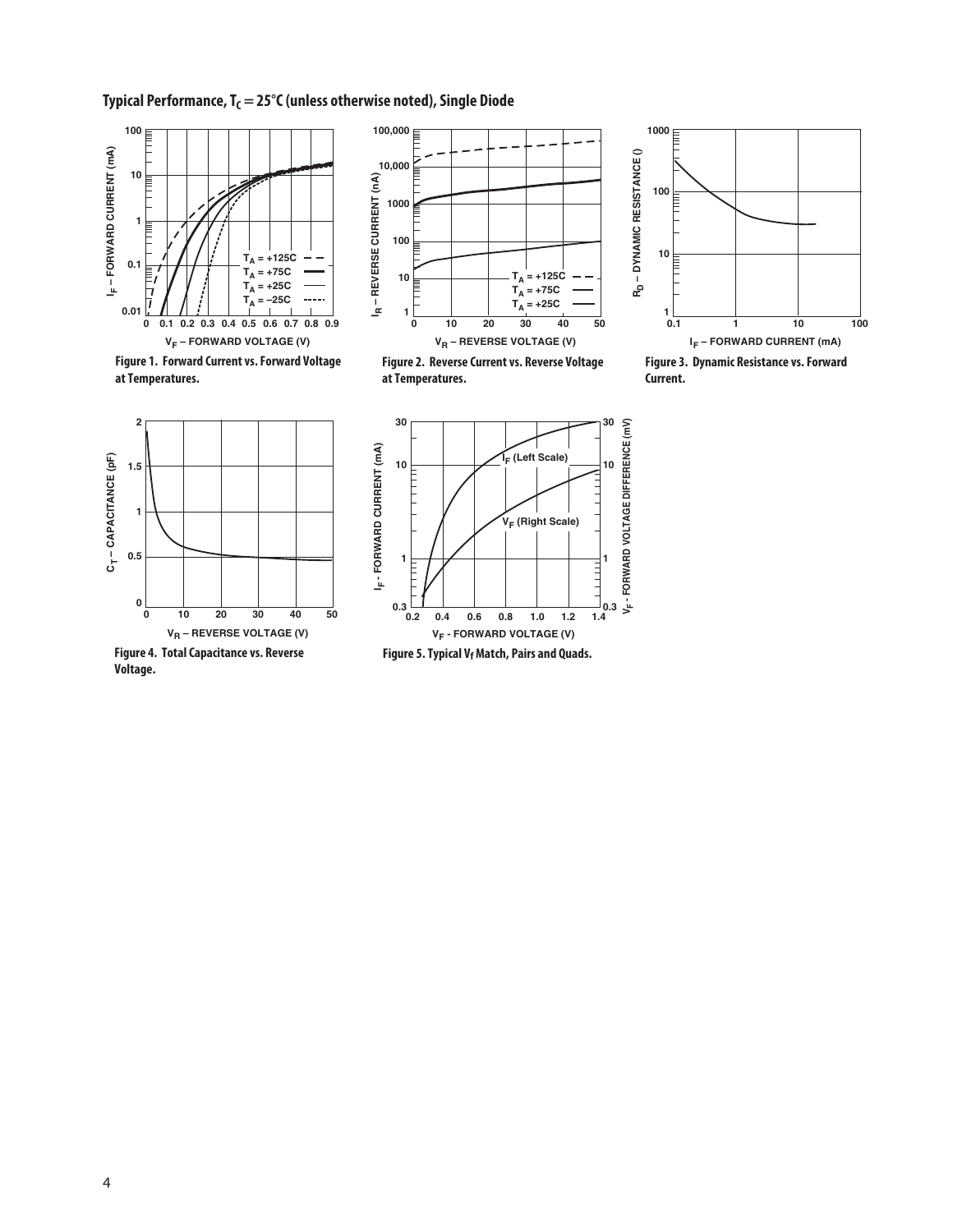## **Applications Information Introduction — Product Selection**

Avago's family of Schottky products provides unique solutions to many design problems.

The first step in choosing the right product is to select the diode type. All of the products in the HSMS‑280x family use the same diode chip, and the same is true of the HSMS-281x and HSMS-282x families. Each family has a different set of characteristics which can be compared most easily by consulting the SPICE parameters in Table 1.

A review of these data shows that the HSMS-280x family has the highest breakdown voltage, but at the expense of a high value of series resistance  $(R_s)$ . In applications which do not require high voltage the HSMS-282x family, with a lower value of series resistance, will offer higher current carrying capacity and better performance. The HSMS-281x family is a hybrid Schottky (as is the HSMS-280x), offering lower 1/f or flicker noise than the HSMS-282x family.

In general, the HSMS-282x family should be the designer's first choice, with the -280x family reserved for high voltage applications and the HSMS-281x family for low flicker noise applications.

### **Assembly Instructions**

### **SOT-323 PCB Footprint**

A recommended PCB pad layout for the miniature SOT-323 (SC-70) package is shown in Figure 6 (dimensions are in inches). This layout provides ample allowance for package placement by automated assembly equipment without adding parasitics that could impair the performance.



**Figure 6. Recommended PCB Pad Layout for Avago's SC70 3L/SOT-323 Products.**

#### **Assembly Instructions**

#### **SOT-363 PCB Footprint**

A recommended PCB pad layout for the miniature SOT-363 (SC-70, 6 lead) package is shown in Figure 7 (dimensions are in inches). This layout provides ample allowance for package placement by automated assembly equipment without adding parasitics that could impair the performance.



**Dimensions in inches**

**Figure 7. Recommended PCB Pad Layout for Avago's SC70 6L/SOT-363 Products.**

| <b>Parameter</b>          | <b>Units</b> | <b>HSMS-280x</b> | <b>HSMS-281x</b> | <b>HSMS-282x</b> |
|---------------------------|--------------|------------------|------------------|------------------|
| $B_V$                     | V            | 75               | 25               | 15               |
| $C_{J0}$                  | рF           | 1.6              | 1.1              | 0.7              |
| $E_G$                     | eV           | 0.69             | 0.69             | 0.69             |
| $I_{BV}$                  | Α            | $1E-5$           | $1E-5$           | $1E-4$           |
| $\mathsf{I}_{\mathsf{S}}$ | Α            | 3 E-8            | 4.8 E-9          | $2.2E - 8$       |
| N                         |              | 1.08             | 1.08             | 1.08             |
| $R_{S}$                   | Ω            | 30               | 10               | 6                |
| $P_R(V_1)$                | ٧            | 0.65             | 0.65             | 0.65             |
| $P_T$ (XTI)               |              | 2                | $\overline{2}$   | 2                |
| M                         |              | 0.5              | 0.5              | 0.5              |

#### **Table 1. Typical SPICE Parameters**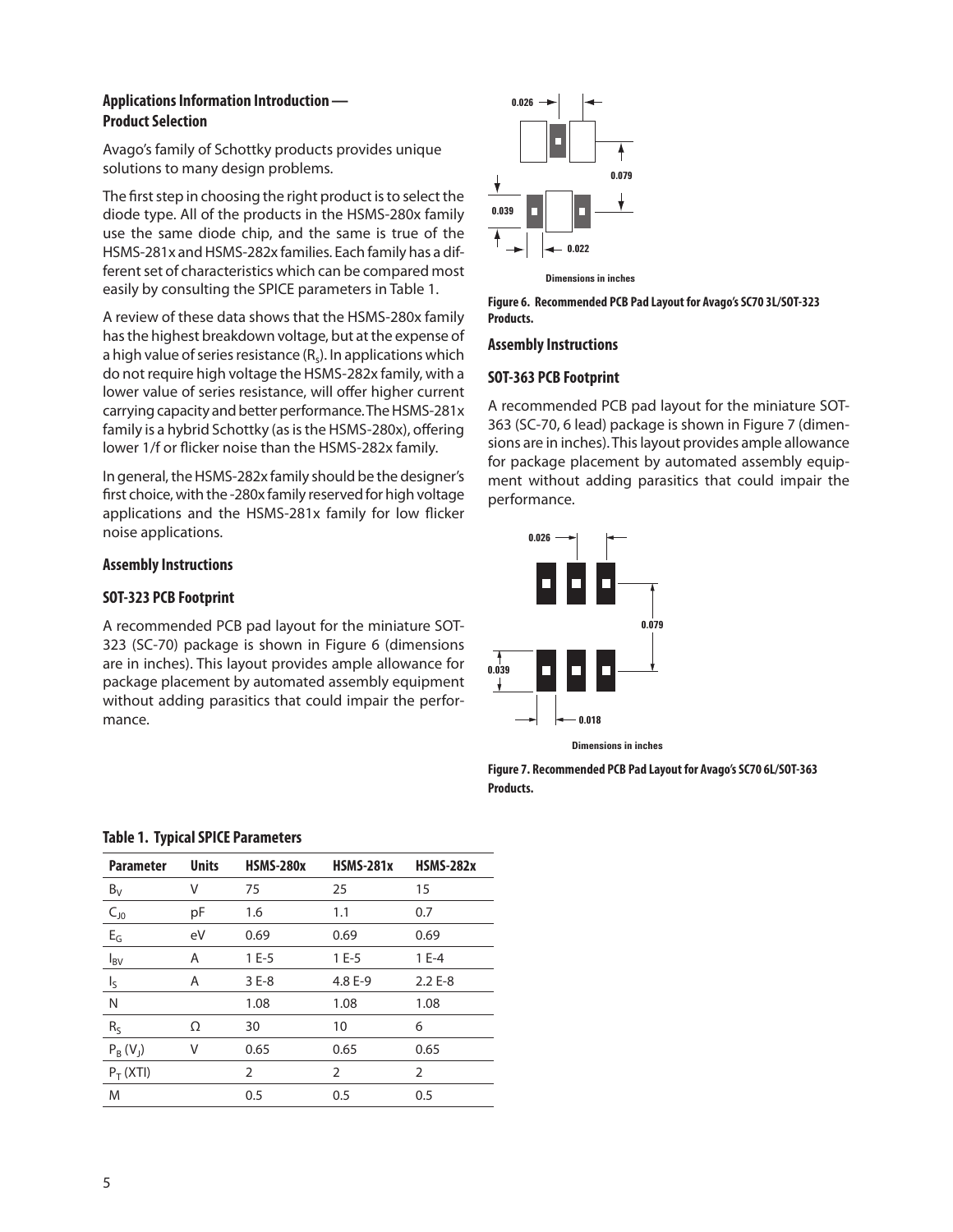#### **SMT Assembly**

Reliable assembly of surface mount components is a complex process that involves many material, process, and equipment factors, including: method of heating (e.g., IR or vapor phase reflow, wave soldering, etc.) circuit board material, conductor thickness and pattern, type of solder alloy, and the thermal conductivity and thermal mass of components. Components with a low mass, such as the SOT package, will reach solder reflow temperatures faster than those with a greater mass.

Avago's SOT diodes have been qualified to the timetemperature profile shown in Figure 8. This profile is representative of an IR reflow type of surface mount assembly process.

After ramping up from room temperature, the circuit board with components attached to it (held in place with solder paste) passes through one or more preheat zones. The preheat zones increase the temperature of the board and components to prevent thermal shock and begin evaporating solvents from the solder paste. The reflow zone briefly elevates the temperature sufficiently to produce a reflow of the solder.

The rates of change of temperature for the ramp-up and cool-down zones are chosen to be low enough to not cause deformation of the board or damage to components due to thermal shock. The maximum temperature in the reflow zone ( $T_{MAX}$ ) should not exceed 260°C.

These parameters are typical for a surface mount assembly process for Avago diodes. As a general guideline, the circuit board and components should be exposed only to the minimum temperatures and times necessary to achieve a uniform reflow of solder.



**Figure 8. Surface Mount Assembly Profile.**

#### **Lead-Free Reflow Profile Recommendation (IPC/JEDEC J-STD-020C)**

| <b>Reflow Parameter</b>                                           | <b>Lead-Free Assembly</b>      |                 |
|-------------------------------------------------------------------|--------------------------------|-----------------|
| Average ramp-up rate (Liquidus Temperature $(T_{S(max)}$ to Peak) | 3°C/ second max                |                 |
| Preheat                                                           | Temperature Min $(T_{S(min)})$ | $150^{\circ}$ C |
|                                                                   | Temperature Max $(T_{S(max)})$ | $200^{\circ}$ C |
|                                                                   | Time (min to max) $(ts)$       | 60-180 seconds  |
| Ts(max) to TL Ramp-up Rate                                        |                                | 3°C/second max  |
| Time maintained above:                                            | Temperature $(T_1)$            | $217^{\circ}$ C |
|                                                                   | Time $(t1)$                    | 60-150 seconds  |
| Peak Temperature $(T_P)$                                          |                                | $260 + 0/-5$ °C |
| Time within 5 °C of actual Peak temperature $(tp)$                |                                | 20-40 seconds   |
| Ramp-down Rate                                                    |                                | 6°C/second max  |
| Time 25 °C to Peak Temperature                                    |                                | 8 minutes max   |

Note 1: All temperatures refer to topside of the package, measured on the package body surface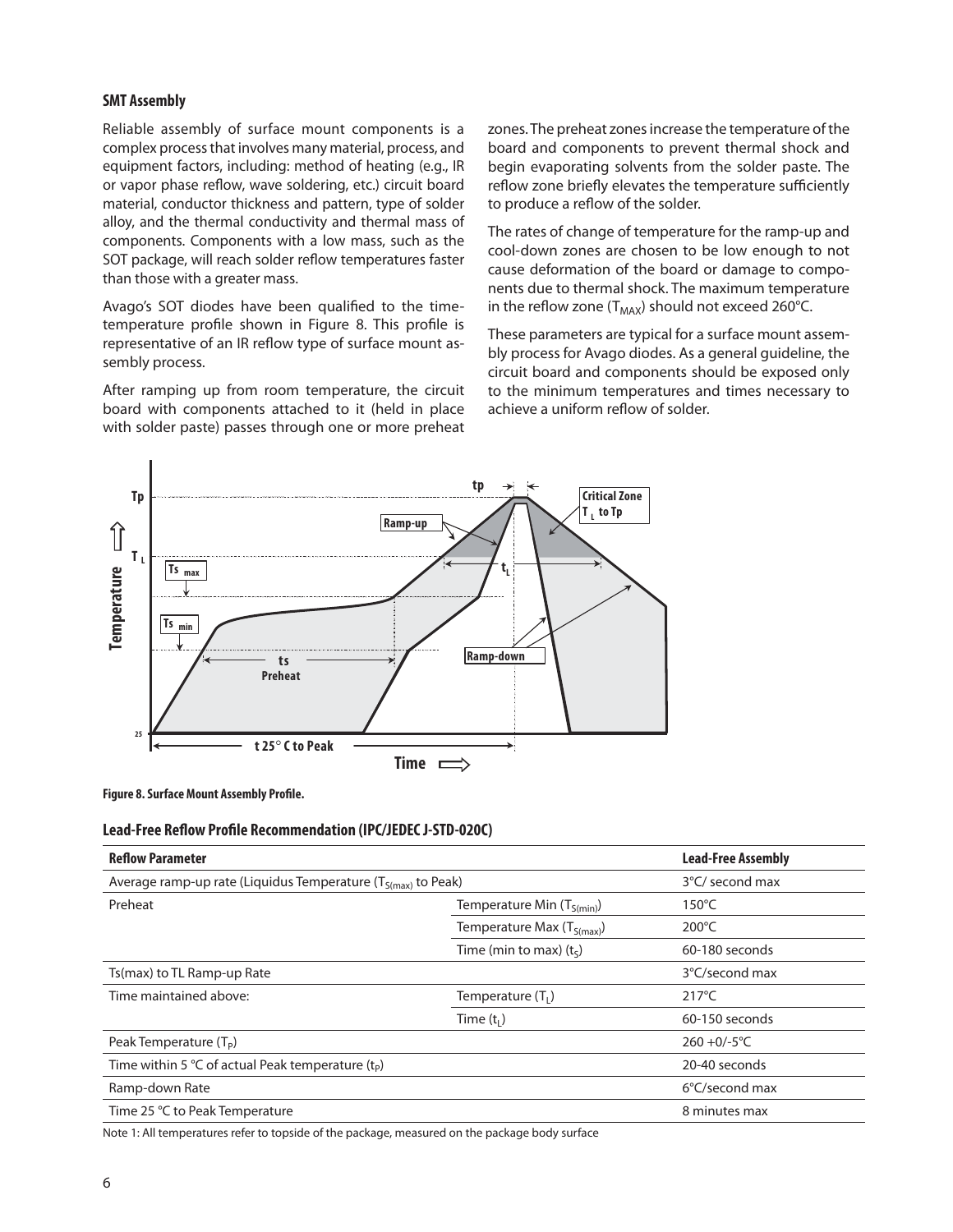# **Part Number Ordering Information**

|                       | No. of         |                |
|-----------------------|----------------|----------------|
| <b>Part Number</b>    | <b>Devices</b> | Container      |
| HSMS-280x-TR2G        | 10000          | 13" Reel       |
| <b>HSMS-280x-TR1G</b> | 3000           | 7" Reel        |
| HSMS-280x-BLKG        | 100            | antistatic bag |

x = 0, 2, 3, 4, 5, 8, B, C, E, F, K, L, M, N, P, R

# **Package Dimensions**







**Notes: XXX-packagemarking Drawings are not to scale**

|               |       | DIMENSIONS (mm) |  |  |
|---------------|-------|-----------------|--|--|
| <b>SYMBOL</b> | MIN.  | MAX.            |  |  |
| A             | 0.79  | 1.20            |  |  |
| A1            | 0.000 | 0.100           |  |  |
| B             | 0.30  | 0.54            |  |  |
| C             | 0.08  | 0.20            |  |  |
| D             | 2.73  | 3.13            |  |  |
| E1            | 1.15  | 1.50            |  |  |
| e             | 0.89  | 1.02            |  |  |
| e1            | 1.78  | 2.04            |  |  |
| e2            | 0.45  | 0.60            |  |  |
| E             | 2.10  | 2.70            |  |  |
|               | 0.45  | 0.69            |  |  |

# **Outline 23 (SOT-23) Outline SOT-323 (SC-70 3 Lead)**







**Notes: XXX-packagemarking Drawings are not to scale**

|               | <b>DIMENSIONS (mm)</b> |              |  |
|---------------|------------------------|--------------|--|
| <b>SYMBOL</b> | MIN.                   | MAX.         |  |
| A             | 0.80                   | 1.00         |  |
| A1            | 0.00                   | 0.10         |  |
| B             | 0.15                   | 0.40         |  |
| C             | 0.08                   | 0.25         |  |
| D             | 1.80                   | 2.25         |  |
| E1            | 1.10                   | 1.40         |  |
| e             |                        | 0.65 typical |  |
| e1            |                        | 1.30 typical |  |
| E             | 1.80                   | 2.40         |  |
|               | 0.26                   | 0.46         |  |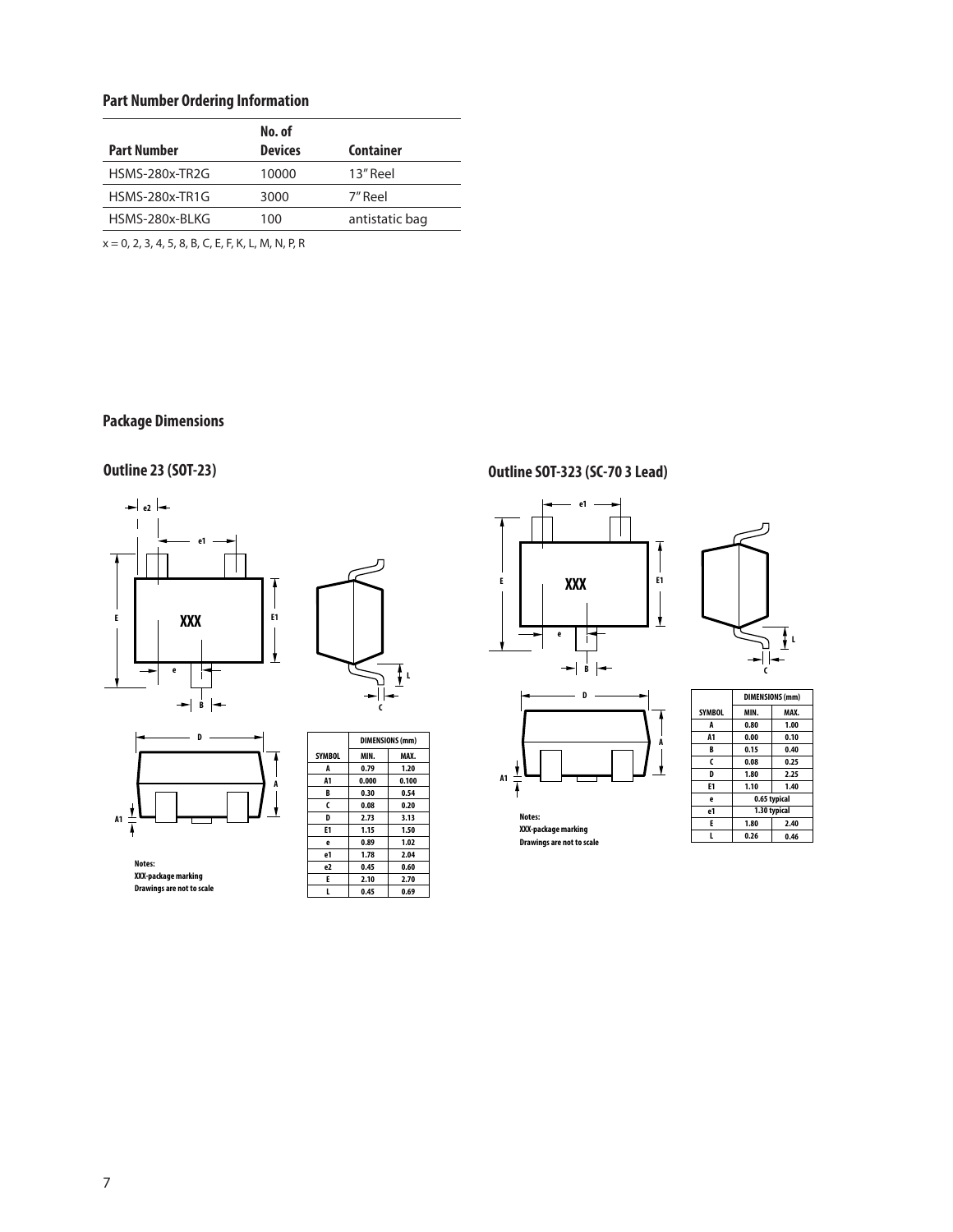#### **Package Dimensions (Continued)**





 $\overline{1}$ 



|               | UIMENJIVNJ (IIIIII) |       |  |
|---------------|---------------------|-------|--|
| <b>SYMBOL</b> | MIN.                | MAX.  |  |
| A             | 0.79                | 1.097 |  |
| A1            | 0.013               | 0.10  |  |
| B             | 0.36                | 0.54  |  |
| B1            | 0.76                | 0.92  |  |
| C             | 0.086               | 0.152 |  |
| D             | 2.80                | 3.06  |  |
| E1            | 1.20                | 1.40  |  |
| e             | 0.89                | 1.02  |  |
| e1            | 1.78                | 2.04  |  |
| e2            | 0.45                | 0.60  |  |
| E             | 2.10                | 2.65  |  |
|               | 0.45                | 0.69  |  |

**DIMENSIONS(mm)**

٦

**Notes: XXX-packagemarking Drawings are not to scale**

#### **Device Orientation**



**For Outline SOT-143**



**Note: "AB" represents package marking code. "C" represents date code.**

# **Outline 143 (SOT-143) Outline SOT-363 (SC-70 6 Lead)**



|                | <b>DIMENSIONS (mm)</b> |      |  |  |
|----------------|------------------------|------|--|--|
| <b>SYMBOL</b>  | MIN.                   | MAX. |  |  |
| E              | 1.15                   | 1.35 |  |  |
| D              | 1.80                   | 2.25 |  |  |
| HE             | 1.80                   | 2.40 |  |  |
| A              | 0.80                   | 1.10 |  |  |
| A <sub>2</sub> | 0.80                   | 1.00 |  |  |
| A <sub>1</sub> | 0.00                   | 0.10 |  |  |
| ė              | 0.650 BCS              |      |  |  |
| b              | 0.15                   | 0.30 |  |  |
| Ć              | 0.08                   | 0.25 |  |  |
|                | 0.10                   | 0.46 |  |  |





**For Outlines SOT-23, -323**



**Note: "AB" represents package marking code. "C" represents date code.**

#### **For Outline SOT-363**



**Note: "AB" represents package marking code. "C" represents date code.**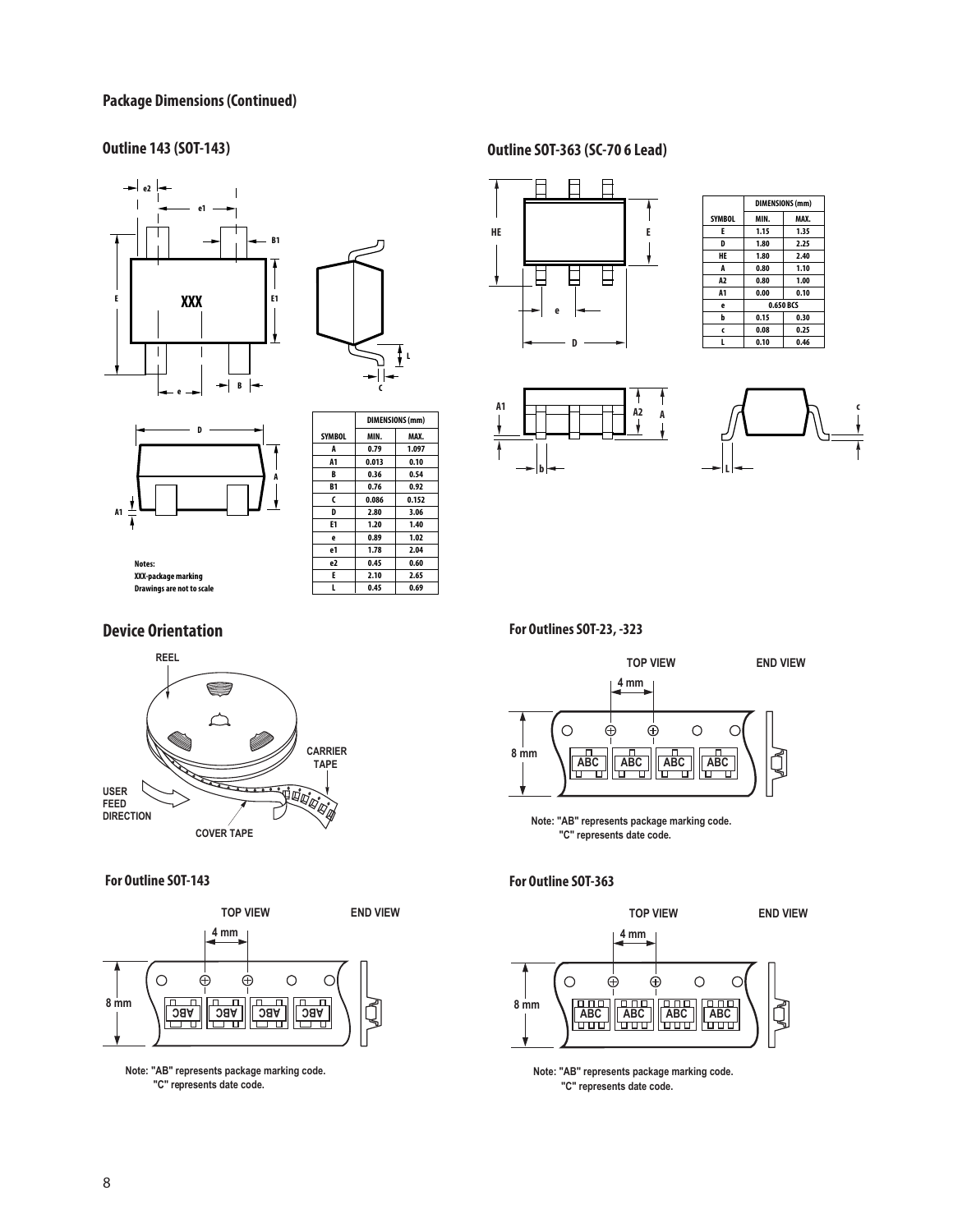# **Tape Dimensions and Product Orientation**

**A0**

**For Outline SOT-23**



**B0**

|                                   | <b>DESCRIPTION</b>                                 | <b>SYMBOL</b>  | SIZE (mm)            | SIZE (INCHES)           |
|-----------------------------------|----------------------------------------------------|----------------|----------------------|-------------------------|
| <b>CAVITY</b>                     | <b>LENGTH</b>                                      | $A_0$          | $3.15 + 0.10$        | $0.124 + 0.004$         |
|                                   | <b>WIDTH</b>                                       | $B_0$          | $2.77 + 0.10$        | $0.109 + 0.004$         |
|                                   | <b>DEPTH</b>                                       | K <sub>0</sub> | $1.22 + 0.10$        | $0.048 + 0.004$         |
|                                   | PITCH                                              | P              | $4.00 + 0.10$        | $0.157 + 0.004$         |
|                                   | <b>BOTTOM HOLE DIAMETER</b>                        | D <sub>1</sub> | $1.00 + 0.05$        | $0.039 + 0.002$         |
| <b>PERFORATION</b>                | <b>DIAMETER</b>                                    | D              | $1.50 + 0.10$        | $0.059 + 0.004$         |
|                                   | PITCH                                              | $P_0$          | $4.00 + 0.10$        | $0.157 + 0.004$         |
|                                   | <b>POSITION</b>                                    | E              | $1.75 + 0.10$        | $0.069 + 0.004$         |
| <b>CARRIER TAPE</b>               | <b>WIDTH</b>                                       | W              | $8.00 + 0.30 - 0.10$ | $0.315 + 0.012 - 0.004$ |
|                                   | <b>THICKNESS</b>                                   | $11$           | $0.229 + 0.013$      | $0.009 \pm 0.0005$      |
| <b>DISTANCE</b><br><b>BETWEEN</b> | <b>CAVITY TO PERFORATION</b><br>(WIDTH DIRECTION)  | F              | $3.50 \pm 0.05$      | $0.138 + 0.002$         |
| <b>CENTERLINE</b>                 | <b>CAVITY TO PERFORATION</b><br>(LENGTH DIRECTION) | P <sub>2</sub> | $2.00 + 0.05$        | $0.079 + 0.002$         |

### **For Outline SOT-143**

**A0**





|                     | <b>DESCRIPTION</b>                                 | <b>SYMBOL</b> | SIZE (mm)                               | SIZE (INCHES)                                |
|---------------------|----------------------------------------------------|---------------|-----------------------------------------|----------------------------------------------|
| <b>CAVITY</b>       | <b>LENGTH</b><br><b>WIDTH</b>                      | Αņ            | $3.19 + 0.10$<br>$2.80 + 0.10$          | $0.126 + 0.004$<br>$0.110 + 0.004$           |
|                     | <b>DEPTH</b>                                       | $B_0$<br>Κŋ   | $1.31 + 0.10$                           | $0.052 + 0.004$                              |
|                     | <b>PITCH</b><br><b>BOTTOM HOLE DIAMETER</b>        | P<br>$D_1$    | $4.00 + 0.10$<br>$1.00 + 0.25$          | $0.157 + 0.004$<br>$0.039 + 0.010$           |
| <b>PERFORATION</b>  | <b>DIAMETER</b>                                    | D             | $1.50 + 0.10$                           | $0.059 + 0.004$                              |
|                     | <b>PITCH</b><br><b>POSITION</b>                    | $P_0$<br>E    | $4.00 + 0.10$<br>$1.75 + 0.10$          | $0.157 + 0.004$<br>$0.069 + 0.004$           |
| <b>CARRIER TAPE</b> | <b>WIDTH</b><br><b>THICKNESS</b>                   | W<br>t1       | $8.00 + 0.30 - 0.10$<br>$0.254 + 0.013$ | $0.315 + 0.012 - 0.004$<br>$0.0100 + 0.0005$ |
| <b>DISTANCE</b>     | <b>CAVITY TO PERFORATION</b><br>(WIDTH DIRECTION)  | F             | $3.50 + 0.05$                           | $0.138 + 0.002$                              |
|                     | <b>CAVITY TO PERFORATION</b><br>(LENGTH DIRECTION) | P2            | $2.00 + 0.05$                           | $0.079 + 0.002$                              |